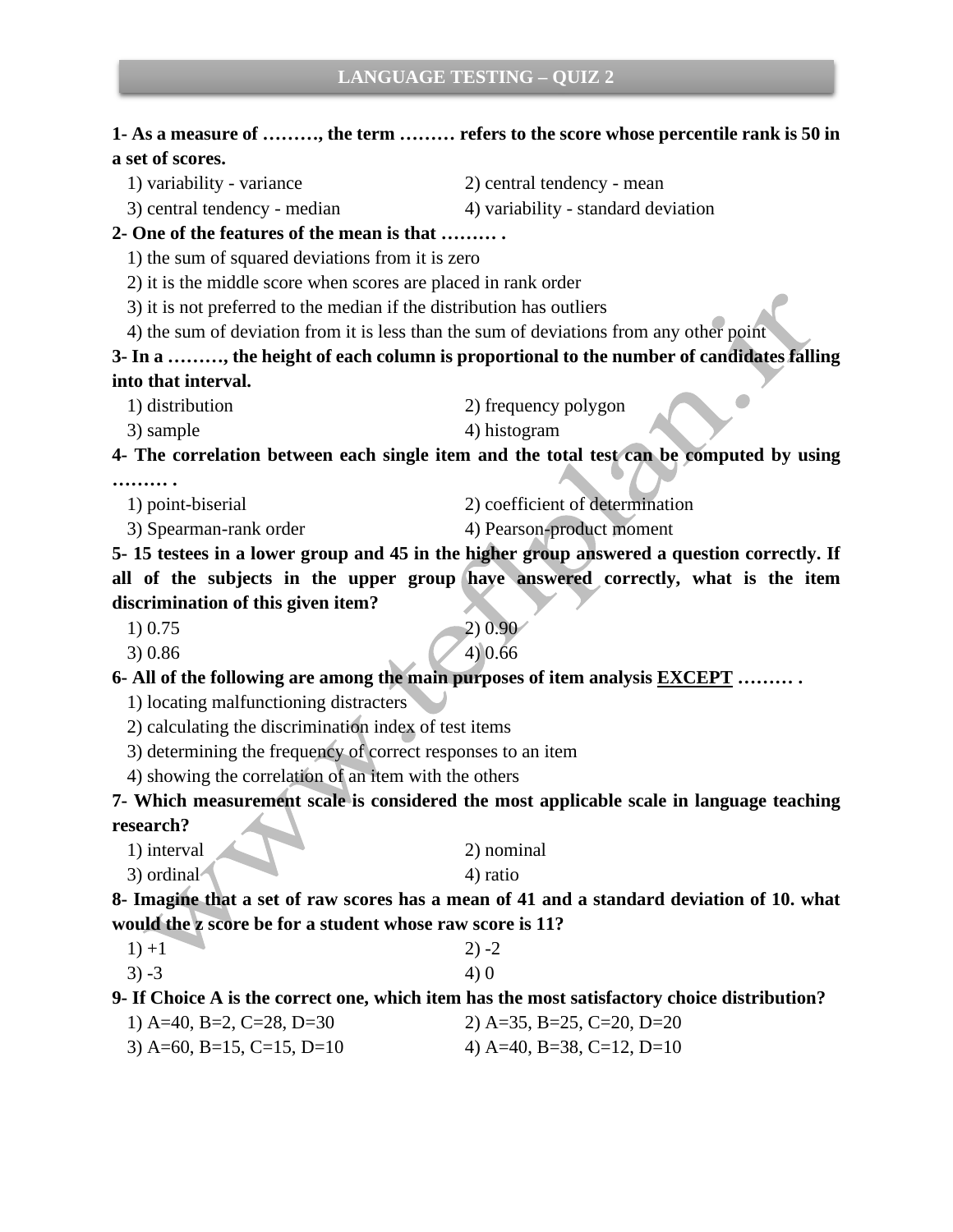# **10- With regard to item facility and item discrimination all of the following are true EXCEPT**

#### **……… .**

- 1) item discrimination of an item with item facility of 0 is 0 as well
- 2) item facility of an item with item discrimination of 0 is 0
- 3) item facility of an item with item discrimination of 1 is 0.5
- 4) item discrimination of an item with item facility of 1 is 0

## **11- If the SD for class A is 3.06 and for class B is 6.7, it can be concluded that ……… .**

- 1) class B has more students than class A
- 2) the scores in class B were higher than those in class A
- 3) class A is more homogeneous than class B
- 4) the mean score of class A is higher than that of class B

# **12- Which of the following is NOT true about the mode?**

- 1) It is the most frequently occurring score.
- 2) It is not the least useful indicator of central value in a distribution.
- 3) If all the scores in a distribution occur with the same frequency, the distribution has no mode.
- 4) It is the simplest to find of the three measures of central tendency of a distribution.

# **13- All of the following are true about skewed distributions EXCEPT ……… .**

1) In a positively skewed distribution the mean is *always* greater than the median and the median is *usually* greater than the mode.

2) In a negatively skewed distribution the mean is *always*smaller than the median and the median is *usually* smaller than the mode.

3) A negatively skewed distribution indicates that the examinees found the test too easy.

4) In skewed distributions, the median is pulled towards the end of the distribution in which the extreme scores lie.

# **14- Which of the following statements is FALSE?**

1) Item facility analysis and item discrimination analysis are two types of item analyses applied for both CRTs and NRTs.

2) From a CRT perspective, in a test administered at the end of the course, the ideal item discrimination for each item would be zero.

3) The primary goal of distractor efficiency analysis is to examine the degree to which the distractors are attracting students who do not know the correct answer.

4) Item facility is used to examine the percentage of students who correctly answer a given item. **15- If a student's score in a teacher-made test of reading comprehension is two standard deviations above the mean, we can conclude that he has outperformed ……… testees.**

- 
- 1) 95 percent of the testes 2) almost 98 percent of the subjects
- 3) everybody in the group 4) 90 percent of the class
-